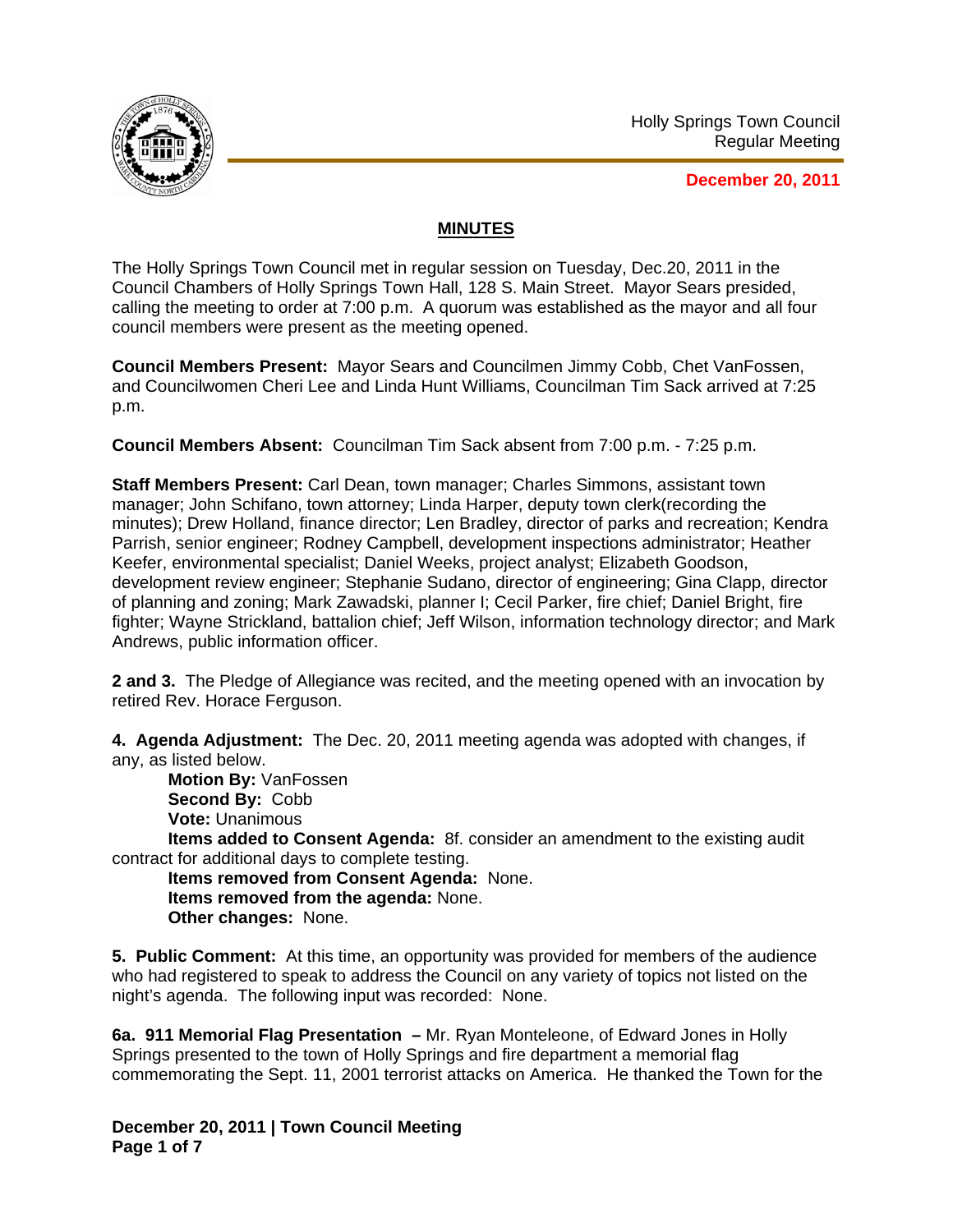Veteran's Day memorial ceremony held at Veteran's Park and spoke about the 9-11 tragedy. He said the memorial flag bears the names of those who perished that day.

 **Action:** None.

**6b. Presentation of Town Seal –** Ms. Amanda El Jaouhari, Co-owner / Sales Manager of Impress Bridal & Custom Engraving of Holly Springs, presented to the Town of Holly Springs an etching of the town seal in leather.

 **Action:** None.

**7a. Public Hearing: Ordinance 11-09, Unified Development Ordinance Amendment 11- UDO-05 –** Ms. Goodson said staff has prepared an amendment to the Unified Development Ordinance (UDO) to provide changes and clarification to the "Performance Bonds, Irrevocable Letter of Credits, Cash Deposits and Warranty" sections. These proposed amendments more effectively insure that certain infrastructure is completed as required in the current economic climate.

With that explanation completed, Mayor Sears opened the public hearing. The following comments were recorded: None.

There being no further comments, the public hearing was closed.

**Action #1:** The Council approved a motion to adopt and accept the following Plan Consistence Statement as being true: *"The requested UDO text amendment is consistent with the Vision Holly Springs Comprehensive Plan – Executive Summary / Adopting and Implementing the Plan 'to make administrative decisions, enforce development-related codes.'".* 

**Motion By:** Cobb **Second By:** VanFossen **Vote:** Unanimous

 **Action #2:** The Council approved a motion to adopt Ordinance 11-09 approving and enacting Unified Development Ordinance text amendment #11-UDO-05 to modify the text of UDO Section 9.05 B.

**Motion By:** Cobb **Second By:** VanFossen **Vote:** Unanimous *A copy of Ordinance 11-09 is attached to these minutes.*

**7b. Public Hearing: Ordinance 11-10 –** Ms. Heather Keefer said the proposed amendments to the National Pollutant Discharge Elimination System (NPDES) Phase II post-construction storm water ordinance to change developers' required surety deposit for storm water maintenance of best management practices (BMPs), plus other text modifications to provide consistency with other (similar) Engineering Department policies and procedures.

Ms. Keefer said the ordinance modifications are to clarify the intent of private drainage easements; amend Storm water Surety language for consistency with other Town policies & procedures; reorganize Division 4; add new definitions; and to change the Maintenance Surety requirements.

 She explained maintenance surety is a cash payment posted with the Town to insure maintenance activities are performed*– in this case for private storm water facilities (BMPs)*. She saidwhy the Town needs the maintenance surety is to ensure that developers & property owners have the means to maintain required private BMPs and to protect the Town from being held responsible for maintenance of the private BMPs.

 Ms. Keefer explained the purpose ofthe Maintenance Surety amendment, at the beginning the original amount was based on the State's Model Ordinance. She said that currently more programs are now on line and information available on industry wide

**December 20, 2011 | Town Council Meeting Page 2 of 7**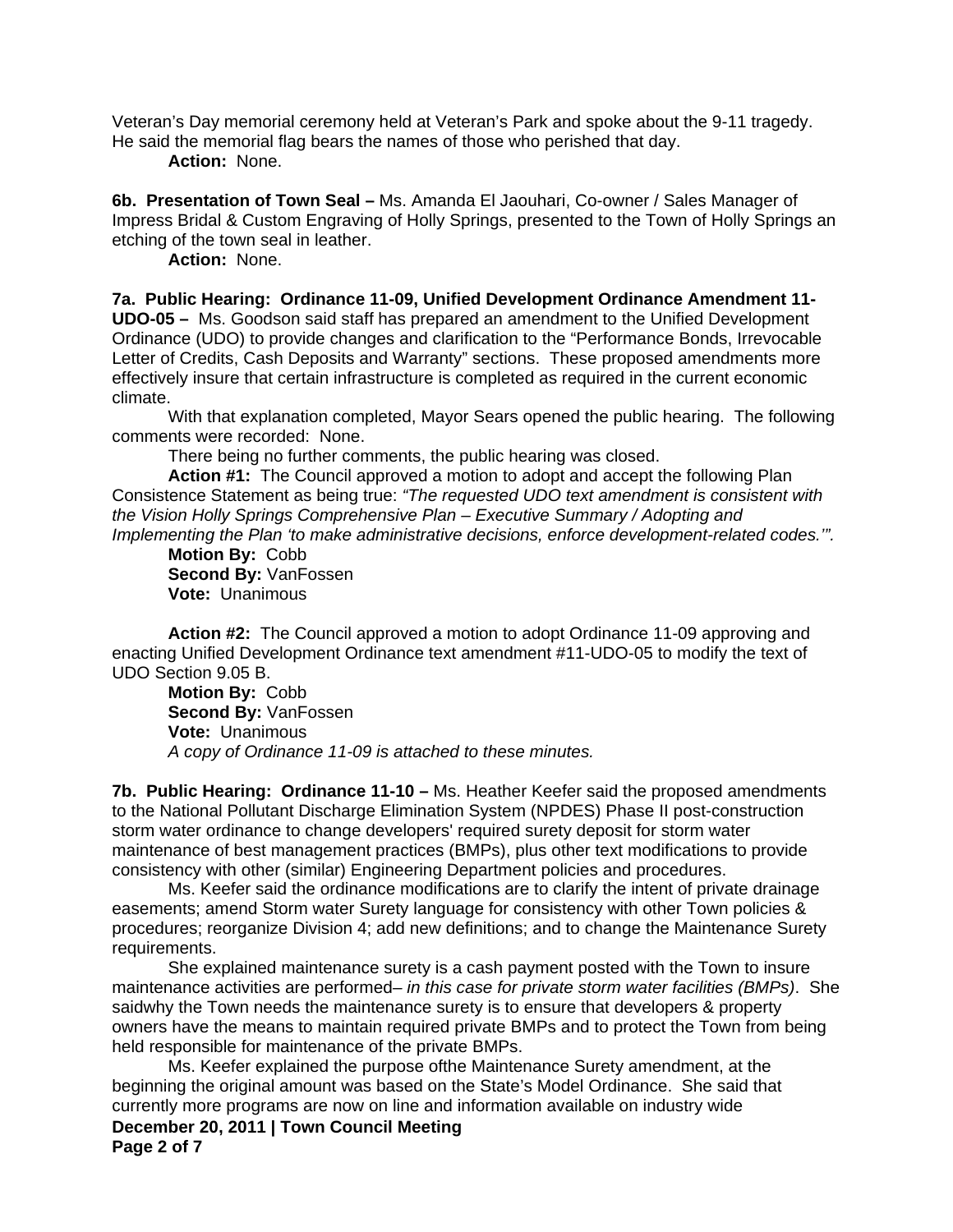requirements. The amendment amount is more consistent with Town's expected risk given active enforcement program.

 Ms. Keefer said the proposed amount is 35% of the actual construction cost of the BMP into the Storm water Facility Replacement Fund (SFRF). She said the current amount is 150% of the actual construction cost of the BMP into a cash escrow account.

Councilman VanFossen asked for clarification of the process. Ms. Keefer explained that each developer's contribution into the Storm water Facility Replacement Fund (SFRF) is 35% BMP actual construction cost; and the Town's repair and/or re-construction of the BMP if/when property owner fails to maintain; and the property owner's repayment of money spent by the Town.

Councilwoman Lee asked the Town Attorney if she need to be recused from the meeting prior of Consent agenda, being that she is president of Holly Glen's subdivision Home Owners Association.

Mr. Schifano said that it would be appropriate to recused Councilwoman Lee prior of the consideration of Consent Agenda item "8e. reimburse projects to be consistent with this Ordinance. "

With that explanation completed, Mayor Sears opened the public hearing. The following comments were recorded: None.

There being no comments, the public hearing was closed.

**Action:** The Council approved a motion to adopt Ordinance 11-10 amending Chapter 8, Article V of the Holly Springs Town Code.

**Motion By:** VanFossen **Second By:** Cobb **Vote:** Unanimous *A copy of Ordinance 11-10 is attached to these minutes.*

**7c. Fire Station Financing –** Mr. Drew Holland said the Town requested and received proposals for the installment financing of a project to replace the Avent Ferry Road fire station, which was damaged in the April 2011 tornado, and to refinance an existing loan on the property. RBC Centura Bank responded with the most favorable rate, 1.93% over a five-year term for a total loan of \$1,674,320.

 As illustrated in the budget amendment documents, the cost to replace the station will be about \$1,244,180, and the Town has received insurance proceeds of \$482,350 on the old cinderblock structure that was damaged, and has on hand \$150,000, leaving a balance of \$733,250 to be funded by a loan.

 In addition, this financing would include the refinancing of a prior loan from a few years ago for the widening of Avent Ferry Road and the renovation of the previous fire station. The remaining balance on that loan is \$941,070, which carries an existing loan interest rate of 3.86%.

 The total new loan would be for \$1,674,320 at 1.93% for 5 years, and the refinancing of the existing loan will actually save the town \$86,588 in future interest.

With that explanation completed, Mayor Sears opened the public hearing. The following comments were recorded: None.

There being no comments, the public hearing was closed.

**Action #1:** The Council approved a motion to adopt amendments to the FY 2011-12 budget to set up and fund a project budget.

**Motion By:** Cobb **Second By:** Lee **Vote:** Unanimous *A copy of the budget amendment is attached to these minutes.*

**December 20, 2011 | Town Council Meeting Page 3 of 7**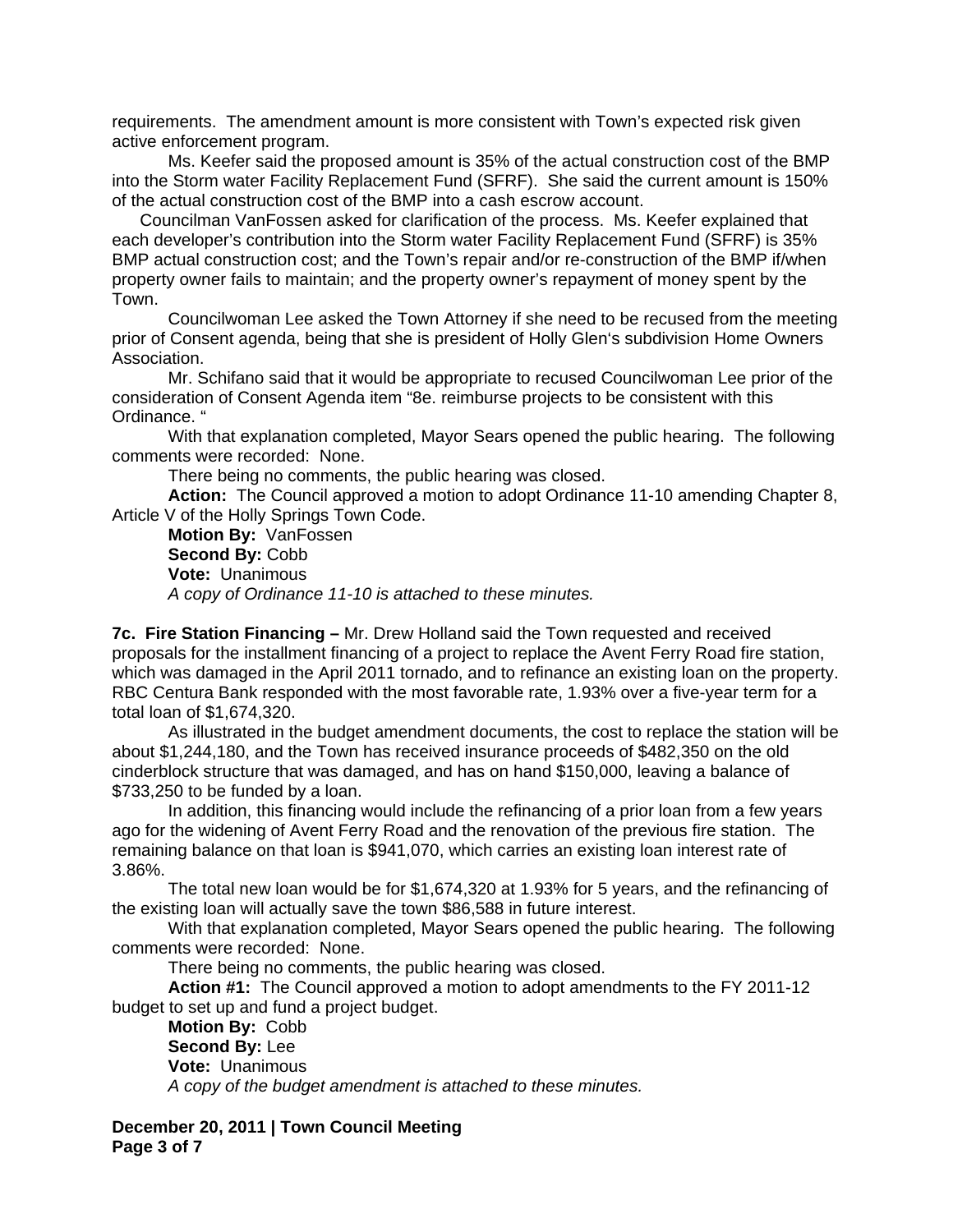**Action #2:** The Council approved a motion to adopt Resolution 11-44, stating that the Town Council has determined certain findings of fact and authorizing the filing of an application to the Local Government Commission.

**Motion By:** Lee **Second By:** Vanfossen **Vote:** Unanimous *A copy of Resolution 11-44 is attached to these minutes.*

**Action #3:** The Council approved a motion to adopt Resolution 11-45, approving an installment financing agreement for \$1,674,320 with RBC Centura Bank.

**Motion By:** Cobb **Second By:** VanFossen **Vote:** Unanimous *A copy of Resolution 11-45 is attached to these minutes.*

**Action #4:** The Council approved a motion to adopt Resolution 11-46, a reimbursement resolution that would allow the Town to reimburse itself from installment financing proceeds for any expenditures on the project prior to the loan's closing.

**Motion By:** Lee **Second By:** VanFossen **Vote:** Unanimous *A copy of Resolution 11-46 is attached to these minutes.*

**8. Consent Agenda:** The Council approved a motion to approve all items except item 8e on the Consent Agenda. The motion carried following a motion by Councilman Sack, a second by Councilwoman Williams and a unanimous vote. The following actions were affected:

8a. Minutes – The Council approved minutes of the Council's regular meeting held Nov. 15, 2011.

8b. Budget Report – The Council received a monthly report of amendments to the FY 2011-12 budget approved by the town manager. *A copy of the budget amendment report is attached to these minutes.*

8c. Operational Contract Report - The Council received report of operational contracts amounting to less than the \$15,000 threshold and approved by the town manager.

8d. Resolution 11-47 – The Council adopted Resolution 11-47 to amend the Town Development Procedures Manual similarly as Ordinance 11-10 amends the Town Code of Ordinances. *A copy of Resolution 11-47 is attached to these minutes.*

8e. Ordinance 11-09 Reimbursement Projects - The Council removed this item for separate action.

8f. Audit Contract Amendment – The Council approved amendment to the existing audit contract for additional few days to complete testing.

Councilman VanFossen made a motionto recuse Councilwoman Lee for her involvement of being president of Holly Glen subdivision Home Owner Association. Councilwoman Williams made a second and the vote was unanimous.

8e. Ordinance 11-09 Reimbursement Projects – The Council approved to reimburse projects to be consistent with Ordinance 11-09.

**Motion By:** VanFossen **Second By:** Cobb **Vote:** Unanimous

**December 20, 2011 | Town Council Meeting Page 4 of 7**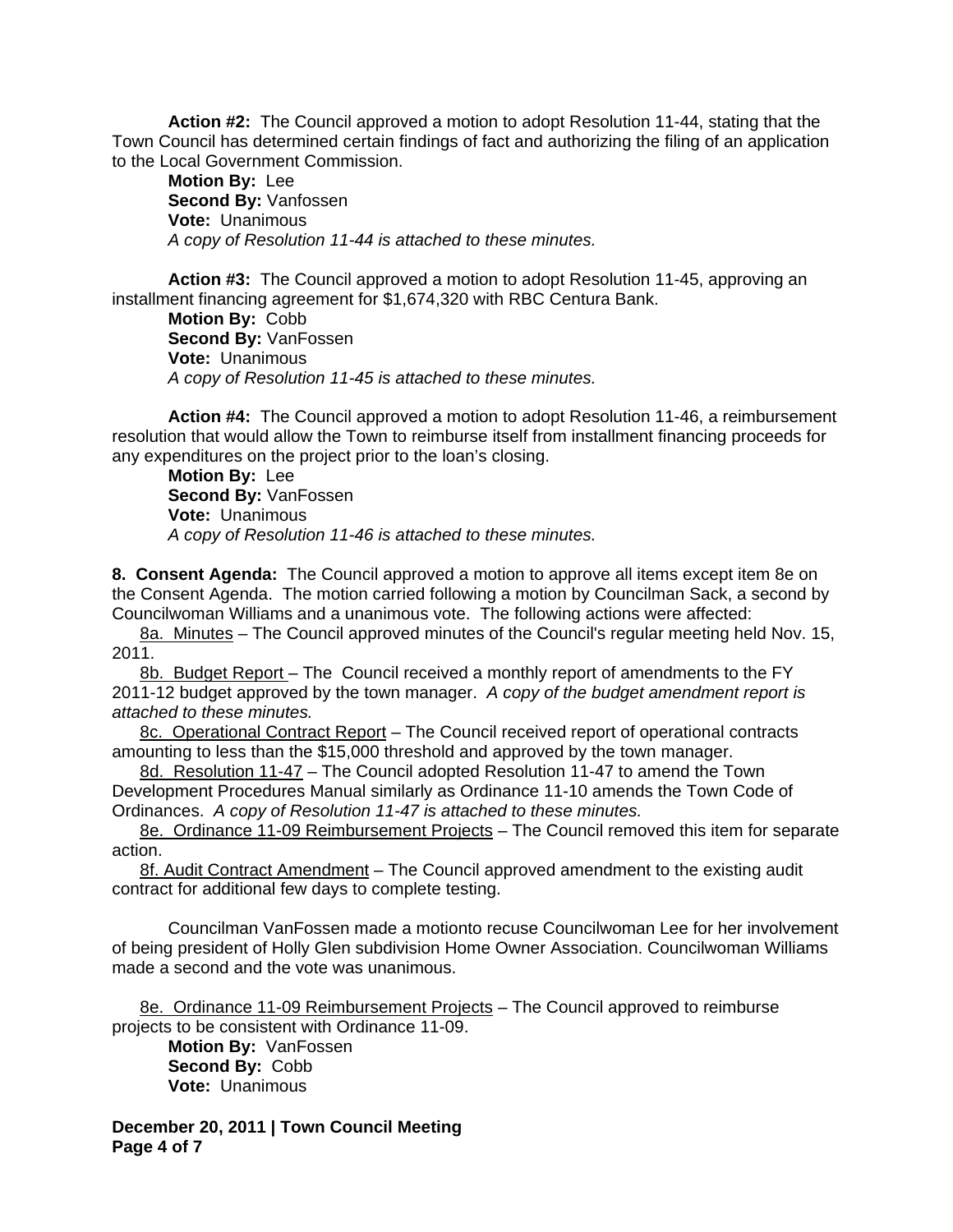Councilman VanFossen made a motion to readmit Councilwoman Lee back to the meeting it was second by Councilman Cobb and the vote unanimous.

**9a. Community Organization Sign Concepts –** Mr. Zawadski said the Town Council directed staff at the Nov. 15, 2011 meeting to proceed with final design for the community organization sign to be located at the intersection of G.B. Alford Highway and Main Street, on the northern corner that currently is vacant. This property is the site of the existing green and gold gateway sign that was constructed in the early 2000s.

He said the design has been revised as follows, based on Town Council direction:

- Increased sign panel diameters from 2 feet to 3 feet.
- Increased column height to 13 feet to improve proportions.
- Added light fixtures on the tops of the columns.
- Changed Town of Holly Springs sign panel to maintenance free cast-stone instead of reusing the existing green and gold panel.
- Changed stacked stone and cast stone block colors to match existing columns in the downtown and stone block on Town Hall.

He said the Town Council provided money in the budget this fiscal year for the construction of a civic organization sign. If the Town Council approves the design at this meeting, staff will prepare a request for proposals seeking companies interested in a design/build contract. The RFP will include the completion of detailed engineered construction drawings for site work, sign construction/installation, electrical, and landscaping as well as the construction of the sign itself.

 If the cost exceeds budget, the contract would be brought to the Town Council to determine if additional funds are available to move forward; otherwise, staff requests authorization to select and retain the most qualified contractor and pricing for the project.

 Prior to embarking on the construction of this sign, an agreement and easement must be obtained from the property owner to erect a permanent sign at this location. Surveying and recording costs most likely will need to be borne by the Town and will be an additional expense for this project.

He said staff is asking the Town Council to provide direction to proceed with final design and issuance of an RFP for design/build services for the civic organization sign and to negotiate with the property owner and easement for the construction of this sign on his property.

 Mr. Zawadski said the project budget is \$30,000 and received establishments within the budget range.

**Action:** The Council approved a motion to proceed with final design and issuance of an RFP for design/build services for the civic organization sign and to negotiate with the property owner and easement for the construction of this sign on his property.

**Motion By:** Sack  **Second By:** Williams  **Vote:** Unanimous

**10a. Condemnation Resolution –** Mr. Schifano said in order to complete the loop around Bass Lake, a greenway easement will need to be acquired from Ms. Sandra Simpson at 1012 Bass Lake Road. After several weeks of negotiations, it has become apparent that Ms. Simpson and the Town have very divergent views on the value of the easement, which runs alongside Bass Lake Road underneath the power easement.

 He said that Ms. Simpson was consulted, had input and ultimately agreed to the easement location during the design process.

Mr. Schifano said along with the greenway easement, which is approximately 0.408 acres in size, the Town needs to acquire a slope and construction easement at the edge of her property to accommodate the vehicular entrance to the town property at the southern end of her

**December 20, 2011 | Town Council Meeting Page 5 of 7**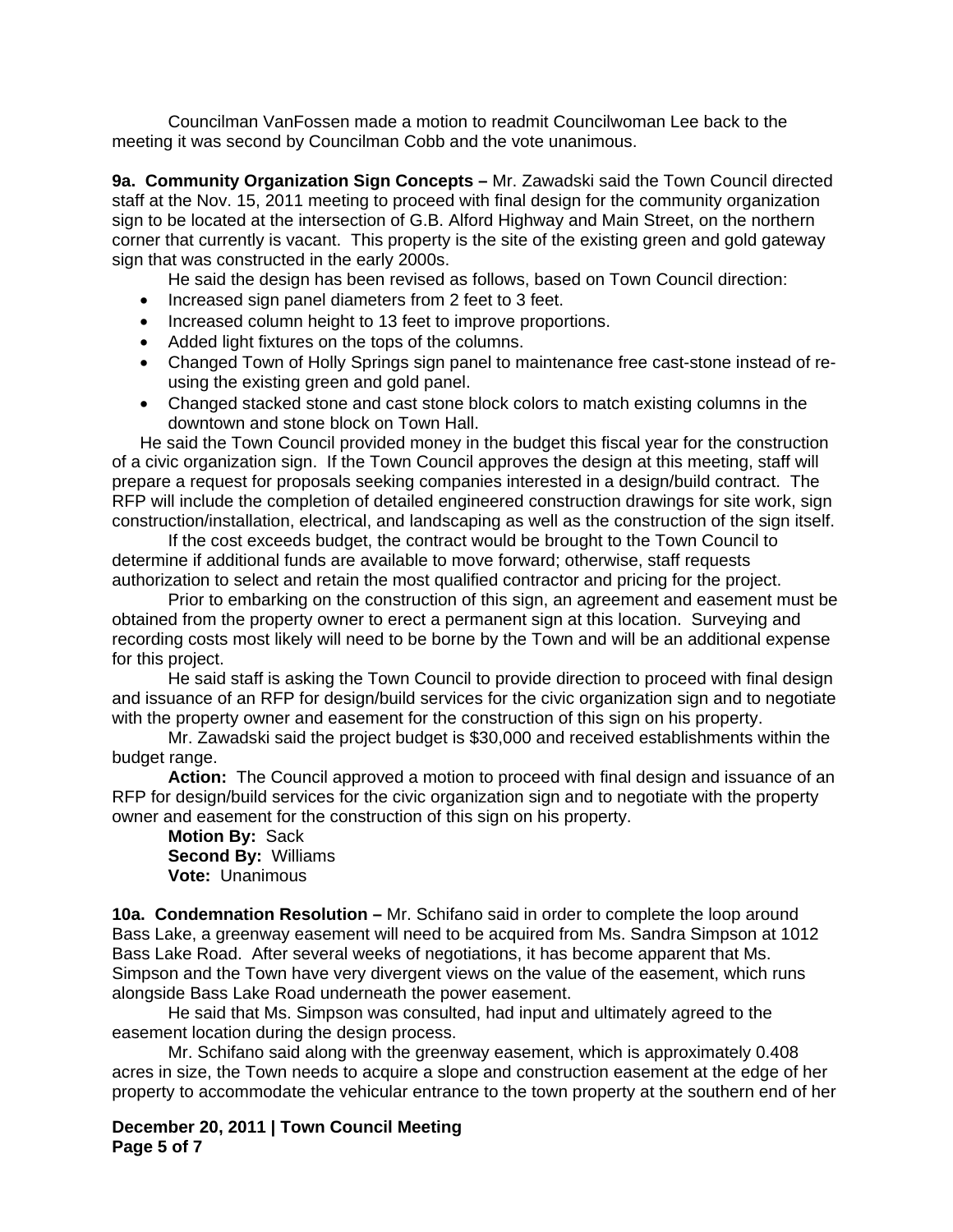property. There was much discussion regarding the road widening that was included in the easement. Ms. Sudano explained that this easement includes a turning lane for vehicular entrance.

Councilwoman Williams asked Mr. Schifano did town staff meet with the property owners.

Mr. Schifano explained to the Council Members the condemnation process and procedures that includes communicating with the property owners and the judicial system for eminent domain.

**Action:** The Council approved a motion to adopt Resolution 11-48, a condemnation resolution for the acquisition of property.

**Motion By:** VanFossen  **Second By:** Cobb

 **Vote:** The motion carried, following a 4-1 vote. Councilmen Cobb, Lee, Sack and VanFossen voted for the motion. Councilwoman Williams voted against.

*A copy of Resolution 11-48 is attached to these minutes.* 

**11. Other Business:** Mayor Sears commented that the Christmas parade was a success.

**12. Manager's Report:** Mr. Dean thanked town staff for the work and success of Main Street Christmas, the Christmas parade and the employee luncheon. He said the Novartis event was filmed and will be on HSTV 11 for viewing, and the new stadium seats were installed at the Cultural Center.

**13. Closed Session:** The Council approved a motion to enter into Closed Session, pursuant to N.C.G.S. 143-318.11(a)(4) to discuss matters relating to the location of businesses and industries in the Holly Springs area, and, pursuant to NCGS 143-318.11(a)(5) to give staff advice on negotiation parameters for real property purchases and possible real property leases; and pursuant to N.C.G.S. 143-318.11(a)(3) to consult with council and engineering staff regarding the settlement of a pending fine for a violation of the sedimentation and erosion ordinance within the Twelve Oaks subdivision.

**Motion By:** Sack **Second By:** VanFossen **Vote:** Unanimous

## **--General Account of Closed Session, Dec. 20, 2011:**

 In Closed Session, the Council discussed matters relating to increase the area of potential businesses and industriesvia annexing of additional acreage along the US 1 corridor connecting the Friendship site to the annexed CP&L property in the Holly Springs area. The Town Attorney identifiedthe proposed properties.

 All Council Members were in consensus and directed staff to research the possible areas for annexation and site certification.

 In Closed Session the Town Attorney discussed matters of Town property located on S. Main Street to be used as rental property to an adjacent property owner for storage of computer equipment.

The Council gave staff direction on negotiation parameters for possible lease agreement for real property located on S. Main Street.

 In Closed Session the Council also discussed with engineering staff regarding a settlement of a pending fine of violation of the sedimentation and erosion ordinance within the Twelve Oaks subdivision.